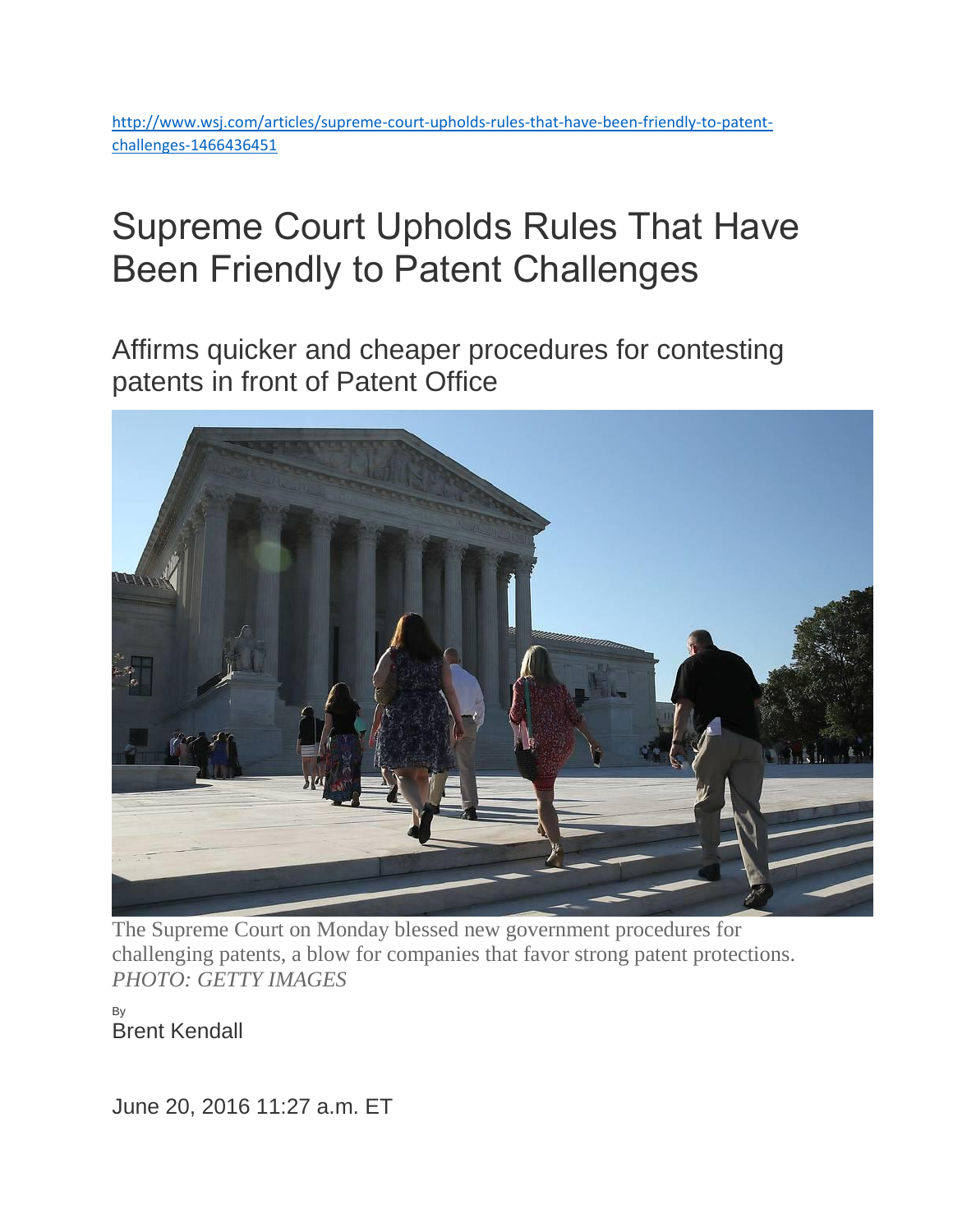WASHINGTON—The Supreme Court on Monday blessed new government procedures for challenging patents, a win for companies that argued the fledgling process was a better, more cost-effective way to weed weak patents out of the system.

The ruling is a blow for companies that favor strong patent protections, such as those in the pharmaceutical and biotechnology industry. It is a boost for technology companies like Alphabet Inc.'s Google and Apple Inc. that have taken advantage of new procedures at the U.S. Patent and Trademark Office to challenge the validity of patents they believed made weak claims to new innovations.

The case focused on [Patent Office regulations](http://www.wsj.com/articles/supreme-court-grapples-with-rules-on-patent-challenges-1461617726) that implemented part of a 2011 congressional overhaul of the nation's patent system. Many supporters of the law argued there were too many questionable patents in the U.S. and it was too slow and expensive to challenge them in court.

The 2011 law created quicker and cheaper procedures for contesting patents in front of the Patent Office instead of in front of a federal judge. But some argued the procedures overcompensated and made patents too vulnerable. That is because the Patent Office adopted challenger-friendly legal standards that were different than those used in courts.

The Supreme Court acknowledged the Patent Office rules differ from those in court, but said the agency had taken a reasonable approach.

Justice Stephen Breyer, writing the court's opinion, said the Patent Office approach "helps to protect the public" by preventing individuals and companies from claiming overly broad patents.

According to recent government data, trials completed so far in front of a Patent Office board have resulted in the cancellation of some or all of a patent more than 80% of the time.

The case before the Supreme Court focused on a patent held by Cuozzo Speed Technologies LLC that claims an invention for alerting drivers when they are speeding. GPS technology company Garmin Ltd. brought a challenge at the Patent Office, which invalidated the Cuozzo patent after concluding its claims weren't innovative when viewed against other prior technologies.